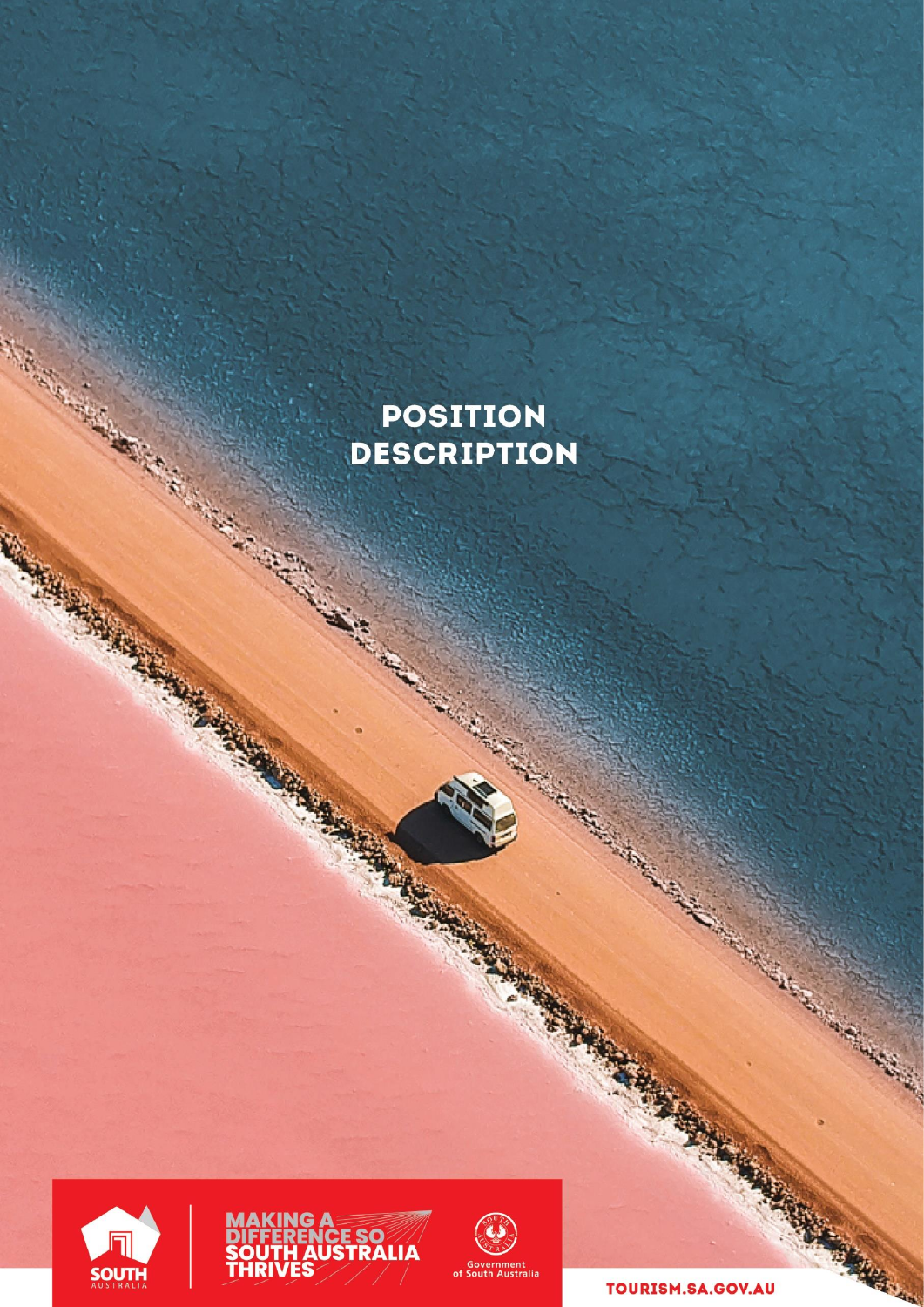# **Position Description**

### **Digital Marketing & Optimisation Manager**

### **Purpose of the position**

Working as part of the SATC's Digital Marketing team, the Digital Marketing & Optimisation Manager is responsible for the strategy, management, and execution of digital performance media; the provision of insights and expertise to the broader SATC Marketing and Events teams to ensure that the digital aspects of other SATC marketing activity are executed in line with best practice; the use of data and insights to optimise SATC digital assets and customer experience via Search Engine Optimisation (SEO), conversion rate optimisation (CRO), and the delivery of personalised on- and offsite messaging; and the digital stewardship of the tourism industry including running industry workshops and managing the South Australian representation of the Australian Tourism Data Warehouse (ATDW). The Digital Marketing & Optimisation Manager is also responsible for managing the Digital Marketing Coordinator and Digital Experience Coordinator.

| <b>Position Title:</b>                      | <b>Reports to:</b>                    | <b>Position Classification:</b>                   |
|---------------------------------------------|---------------------------------------|---------------------------------------------------|
| Digital Marketing & Optimisation<br>Manager | General Manager, Digital<br>Marketing | <b>Non-Executive Contract</b><br>ASO <sub>6</sub> |
| Group / Unit:                               | Location:                             | <b>Direct reports:</b>                            |
| Destination Marketing / Digital             |                                       |                                                   |

### **Our Values**

#### **GO BOLDLY**

We thrive on taking risks and enjoy stepping outside our comfort zone.



#### **DIG DEEPER**

We never settle for simply scratching the surface. We're hungry for knowledge, fresh ideas and innovations.



### **CAN DO**

We believe there's nothing we can't do as a team.



### **SHARE THE LOVE**

We have a passion for excellence and exceeding expectations.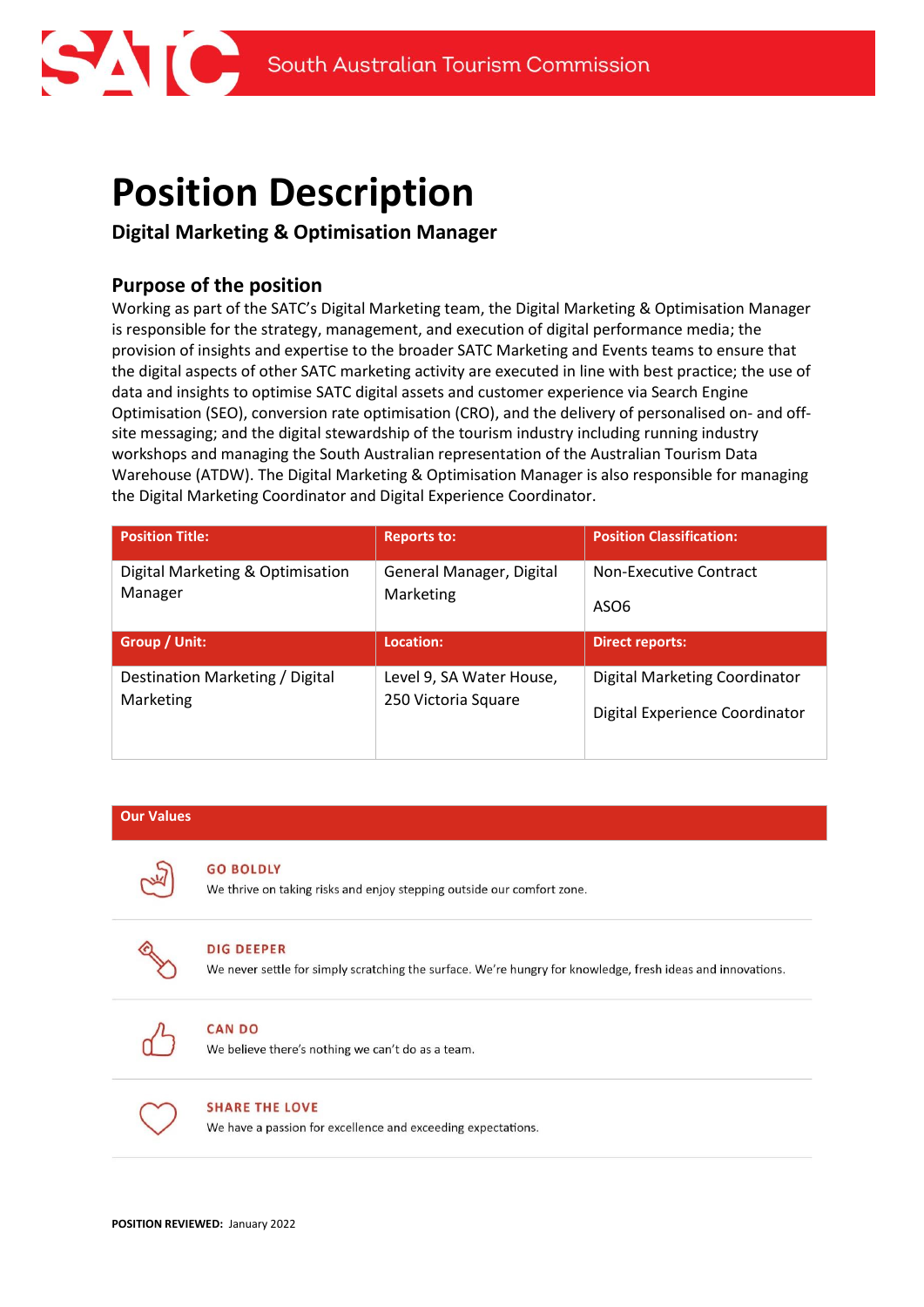

### **Essential Criteria**

#### **QUALIFICATIONS**

• A degree in a marketing related discipline

#### **SKILLS, EXPERIENCE AND KNOWLEDGE**

- Demonstrated experience with all facets of digital advertising, including search engine marketing (SEM), programmatic display & video advertising, social media advertising and other targeted digital marketing methodologies.
- Demonstrated experience using conversion rate optimisation (CRO) and customer experience (CX) to deliver improved digital outcomes.
- Deep understanding and experience of using SEO to drive organic search traffic
- Ability to interpret data and provide insights for continuous improvement of digital marketing campaigns and website performance.
- Strong understanding and familiarity with Google Analytics and other online measuring tools
- Experience working collaboratively with digital strategy, creative, and media buying agencies on targeted, integrated digital marketing campaigns – from conception through to detailed ROI and conversion tracking
- Familiarity with marketing and advertising technology platforms and how these can be used to set up and monitor complex and large-scale digital marketing campaigns.
- Experience using audience segmentation for digital insights and optimisation of digital media buying and campaign performance.
- Understanding of social media channels and their use in paid campaigns.
- Experience using content management systems.
- Knowledge of branding, marketing communications and media planning and buying.
- Experience delivering presentations to internal and external stakeholders, and ability to effectively communicate technical digital concepts to a non-technical audience.

### **Desirable Criteria**

#### **QUALIFICATIONS**

- Further study in digital marketing
- Adobe Advertising Cloud Certificate

### **SKILLS, EXPERIENCE AND KNOWLEDGE**

- Experience with Adobe Marketing Cloud platforms (Analytics, Audience Manager, Campaign, Target, Ad Cloud Search & Ad Cloud DSP)
- Experience with customer data platforms (CDP)
- Basic understanding of HTML and JavaScript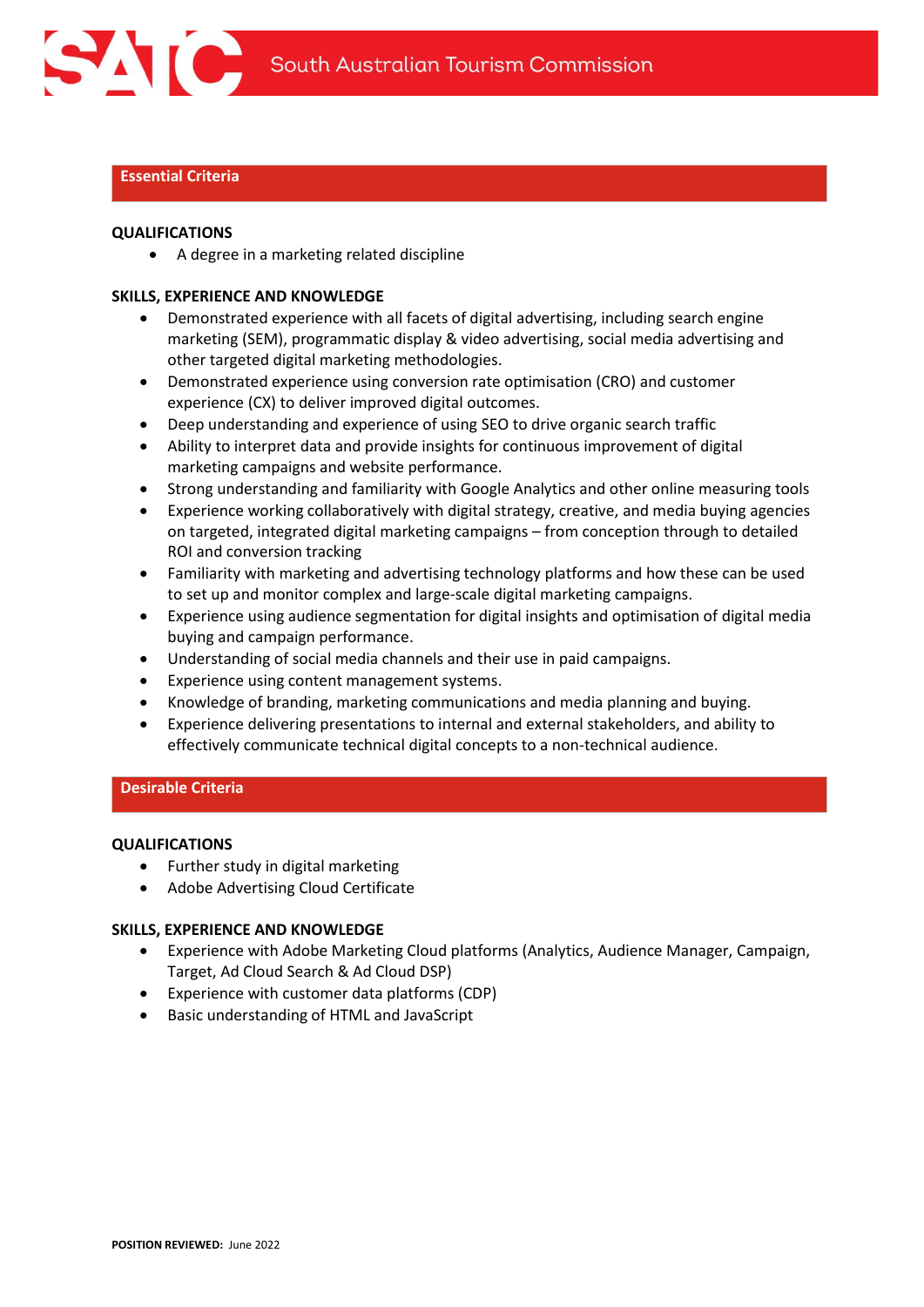

| <b>Competencies</b>                                             |                                                                                                                                                                                                                                                                                                                                           |
|-----------------------------------------------------------------|-------------------------------------------------------------------------------------------------------------------------------------------------------------------------------------------------------------------------------------------------------------------------------------------------------------------------------------------|
| <b>ANALYTICAL THINKING</b>                                      | Secures relevant information and identifies key issues and<br>relationships from a base of information. Relates and compares<br>data from different sources and identifies cause-effect.                                                                                                                                                  |
| <b>ATTENTION TO DETAIL</b>                                      | Accomplishes tasks through concern for all areas involved, showing<br>concern for all aspects of the job; accurately checking processes<br>and tasks; maintaining watchfulness over a period of time.<br>Establishes and maintains systems and processes which produce a<br>consistent outcome.                                           |
| <b>INITIATIVE</b>                                               | Takes action to achieve objectives beyond what is required. Self-<br>starting, rather than accepting passively. Displays a sense of<br>urgency and high energy/drive to get the job done. Anticipates<br>problems and takes action.                                                                                                       |
| <b>TECHNICAL AND</b><br><b>PROFESSIONAL</b><br><b>KNOWLEDGE</b> | Achieves a satisfactory level of technical and professional<br>skills/knowledge in job-related areas keeps abreast of current<br>developments and trends in areas of expertise.                                                                                                                                                           |
| <b>CONTINUOUS</b><br><b>IMPROVEMENT</b>                         | Continuously seeks (or encourages others to seek) opportunities for<br>different and innovative approaches to address organisational<br>problems and opportunities. Facilitates the use of knowledge or<br>help from outside the workplace. Advocates the need for self or<br>others to seek a better way to address work process issues. |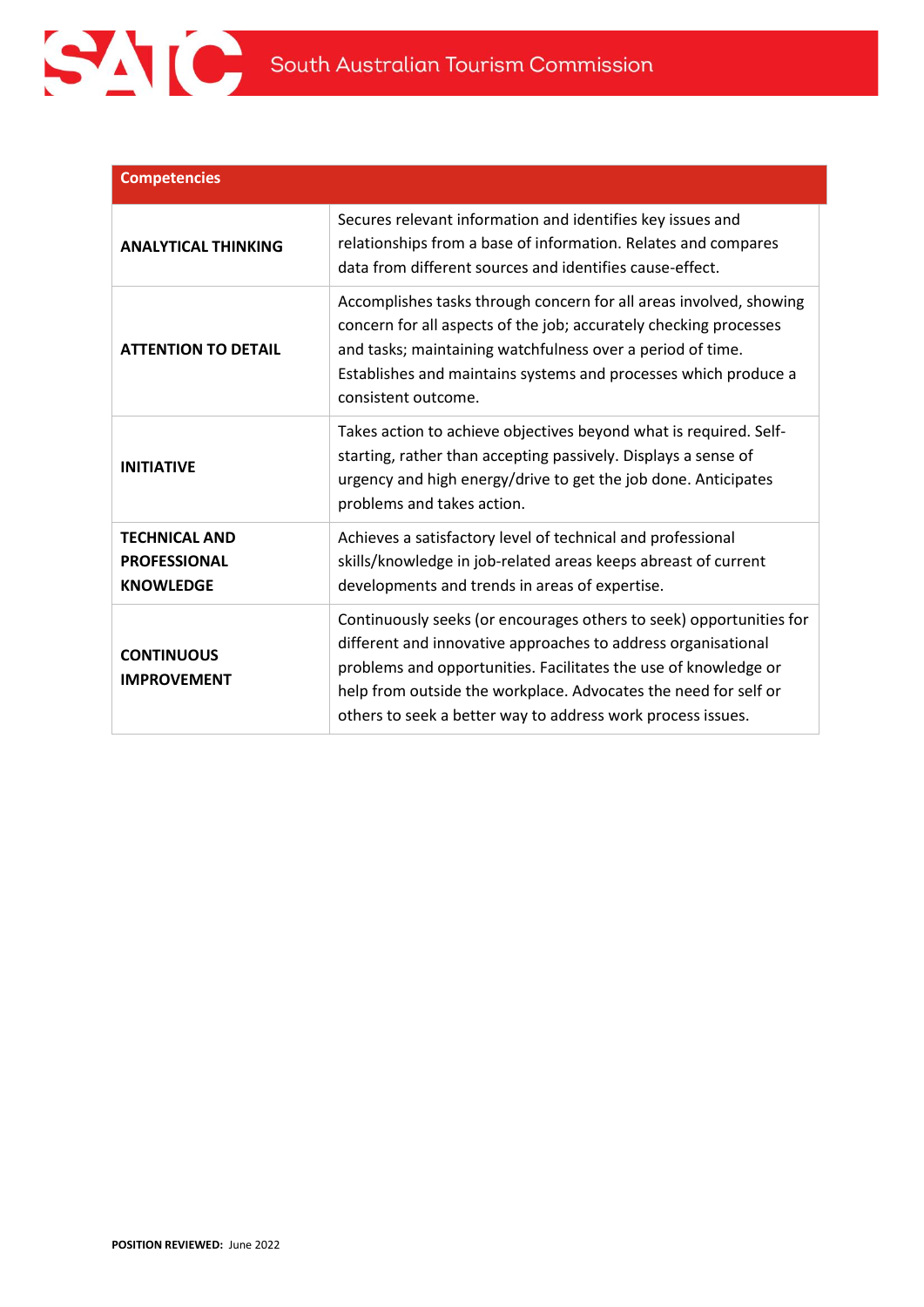

**Key Responsibilities**

### Digital Campaign Management (Performance Media)

- Develop the digital performance media strategy for destination marketing.
- Manage campaign delivery process including communication and collaboration with internal and external stakeholders on the customer experience, production of creative assets, development of landing pages, and ongoing optimisation of campaign activity in order to execute 'always on' performance media activity in both the Australian and key overseas markets which deliver measurable digital outcomes in the most efficient manner possible.
- Work with media buying agencies to ensure paid media automation tools are optimising our spend, while also getting the most efficient returns through AB testing and conversion rate optimisation.
- Work with partners and tourism operators globally to ensure campaigns can be optimised effectively, and insights collected, as a result of data sharing and deployment of conversion pixels on partner websites.

### **Performance Measures**

- Media cost per visit to southaustralia.com, cost per highly engaged user, and cost per lead generated to partners
- Lead generation rate (leads generated/visits)
- Marketing touch rate and cost per downstream conversion where conversion pixels exist on partner website

### **Marketing Campaign Delivery**

- Provide insight and expertise to the broader SATC Marketing and Events teams to ensure that the digital aspects of SATC campaigns are executed in line with best practice and are optimised to deliver appropriate results dependent on the campaign objective (brand awareness, performance)
- Provide guidance on technical specifications and historical performance to enable wider marketing team to develop and create digital assets for campaigns
- Oversee briefing of landing pages for campaigns to ensure a consistent customer experience and that on-site campaign objectives are met.
- Work with Events SA team to ensure external co-op campaigns across business development supported events are integrated with destination activity
- Work with Global Partnerships team to ensure digital co-op campaigns with industry partners deliver appropriate results.
- Manage regular reporting and communication between internal and external stakeholders on digital performance across campaign period.

### **Performance Measures**

- Relevant digital brand metrics (Reach, CPM, CPVM, CPV, CPCV etc.) and performance metrics (cost per website visit, cost per lead, cost per conversion etc.).
- Website usage statistics including visits, bounce rates, conversion rates, engaged users etc.
- Attribution modelling to determine the impact of digital media on other channels and overall conversion volumes.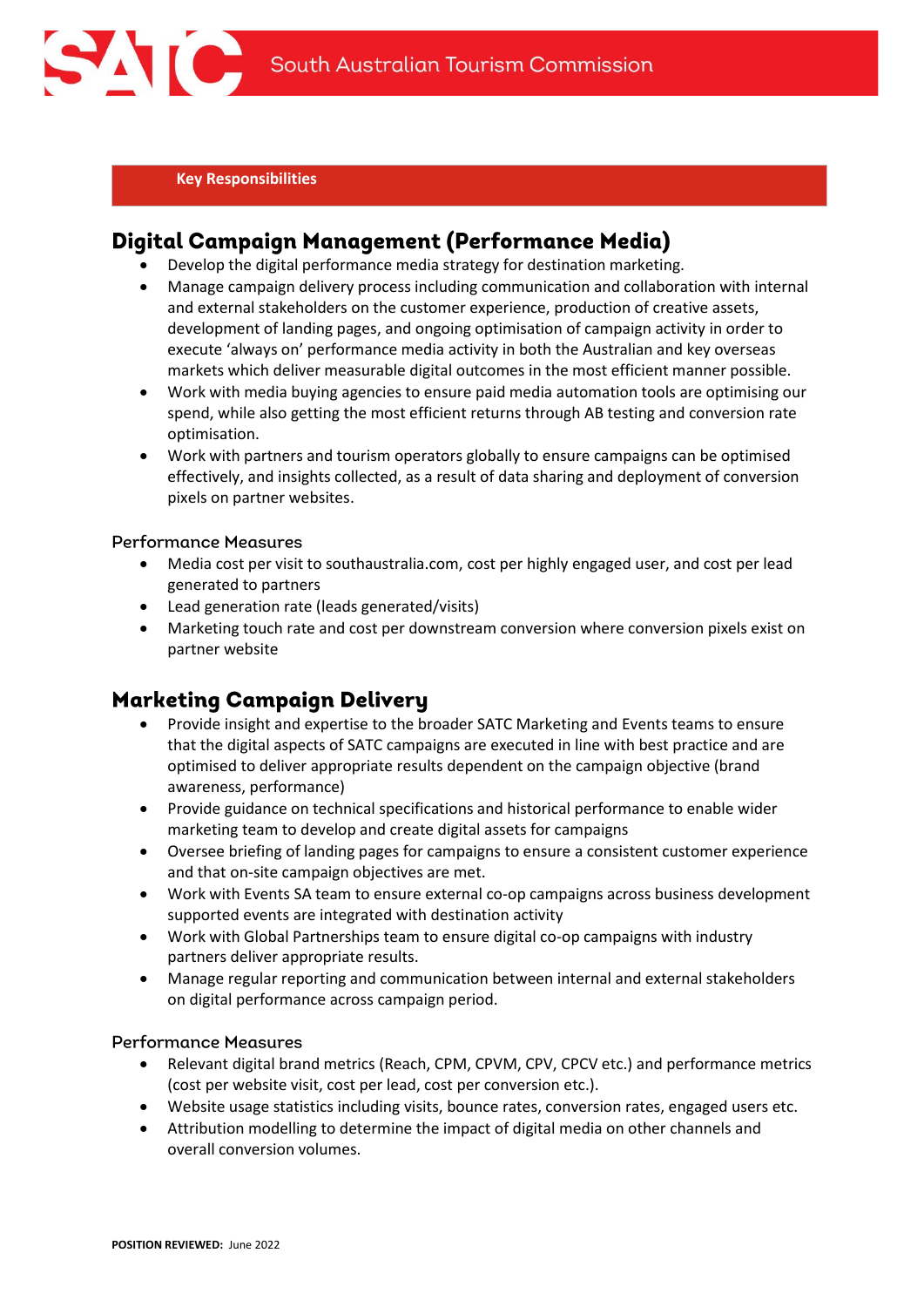

## **Digital Optimisation**

- Use the SEO agency to develop and manage the SATC's SEO strategy while collaborating and communicating with the Social Media & Content, Digital Development, and PR teams.
- Use keyword research to work with the Social Media & Content team and wider marketing team on the development of timely and appealing website content which both aligns with SATC brand pillars or campaign activity and addresses high volume keywords which consumers are entering into search engines.
- Work with the Social Media & Content and Digital Development teams on technical SEO improvements to improve organic search rankings.
- Use the Digital Strategy agency to develop and manage the SATC's strategy for digital customer experience (CX), data & audience, CRO, and content personalisation, while collaborating and communicating with the Social Media & Content, Digital Development, and wider marketing teams.
- Use DMP or CDP to build actionable digital audiences which allow the delivery of personalisation at scale across owned and paid channels.
- Ensure A/B testing & content personalisation platform is widely used across southaustralia.com to inform future digital development priorities, provide learnings for future activity, and increase engagement with content and the rate at which leads are generated.
- Ensure testing and analysis is performed during digital campaigns in order to provide learnings for future campaigns.
- Manage relationships with tourism partners and operators to set up and implement data sharing, conversion tracking, reporting and optimisation.
- Provide digital analysis and insights to facilitate strategy and planning of marketing activity via regular and timely reports on all elements of digital performance, including search trends, on-site analytics, personalisation and A/B testing, digital audiences, and digital advertising.
- Build high level analytics dashboards for use by internal stakeholders including SATC domestic, international and events marketing teams, and external stakeholders such as trade partners.

### **Performance Measures**

- Keyword rankings
- Organic search volume
- SATC engagement score
- Lead generation rate (leads generated/visits)
- Continuous incremental improvement in key metrics
- Stakeholder satisfaction with analysis and insights delivered, resulting in more informed strategic decision making within the organisation and better quantitative insights being delivered to external partners.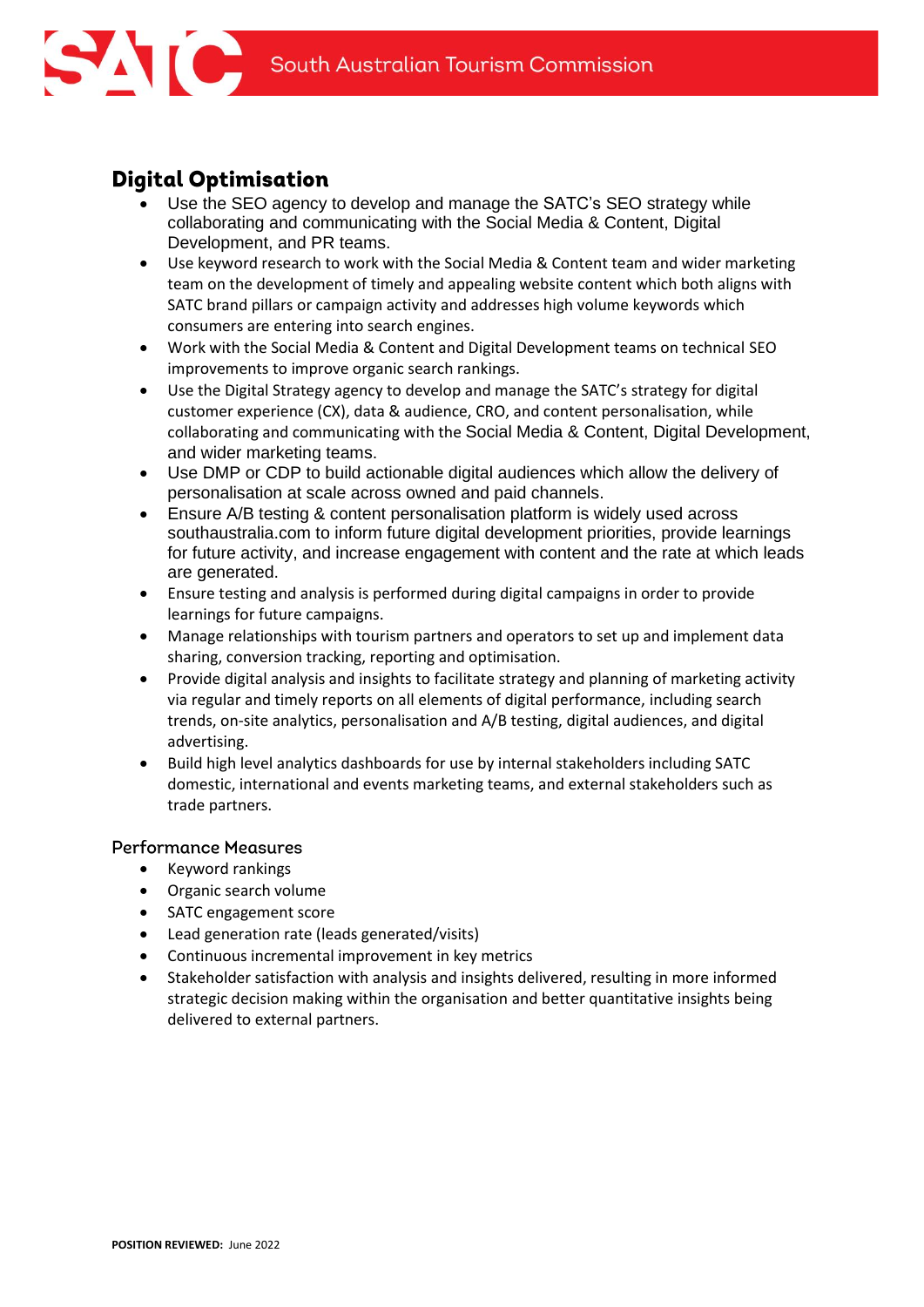

### Digital Stewardship and Australian Tourism Data Warehouse

- Oversee the delivery of information, workshops, and presentations to assist the industry to set up, manage, and optimise their digital presence.
- Oversee the management of the ATDW platform and related content at SATC and the external and internal communication and promotion of signing up for and using the ATDW to SA tourism operators as a means to generate free leads for their business
- Provide guidance and oversight to Digital Experience Officer for technical development and best practice use of ATDW platform participation in National ATDW content user group.

### **Performance Measures**

- Regional and SA tourism operator satisfaction with the ATDW service in SA
- Number of SA tourism businesses listed on the ATDW
- Product views and leads generated by ATDW listings on southaustralia.com

### **Team Leadership**

- Manage the Digital Marketing Coordinator and Digital Experience Coordinator including monitoring workloads and assigning and scheduling tasks
- Contribute to SATC project planning and executive reporting as a subject matter expert on digital marketing and optimisation

### **Performance Measures**

- Delivering digital marketing and optimisation outcomes which meet objectives within budget
- Contribute to positive feedback about SATC management via staff satisfaction survey

### **Organisational Contribution/Safety Awareness**

- Adhere to SATC policy and procedures on all matters relating to health and safety.
- Ensure that SATC vehicles are maintained in accordance with SATC Motor Vehicle Policy, attend driver training, and drive according to the law and prevailing conditions.
- Follow the principles of a sustainable working environment by following organisational greening initiatives.

### **Performance Measures**

- 100% commitment to Work Health and Safety (WH&S).
- 100% attendance in relevant WH&S training.
- Ensure knowledge and appropriate application of WH&S procedures and policies.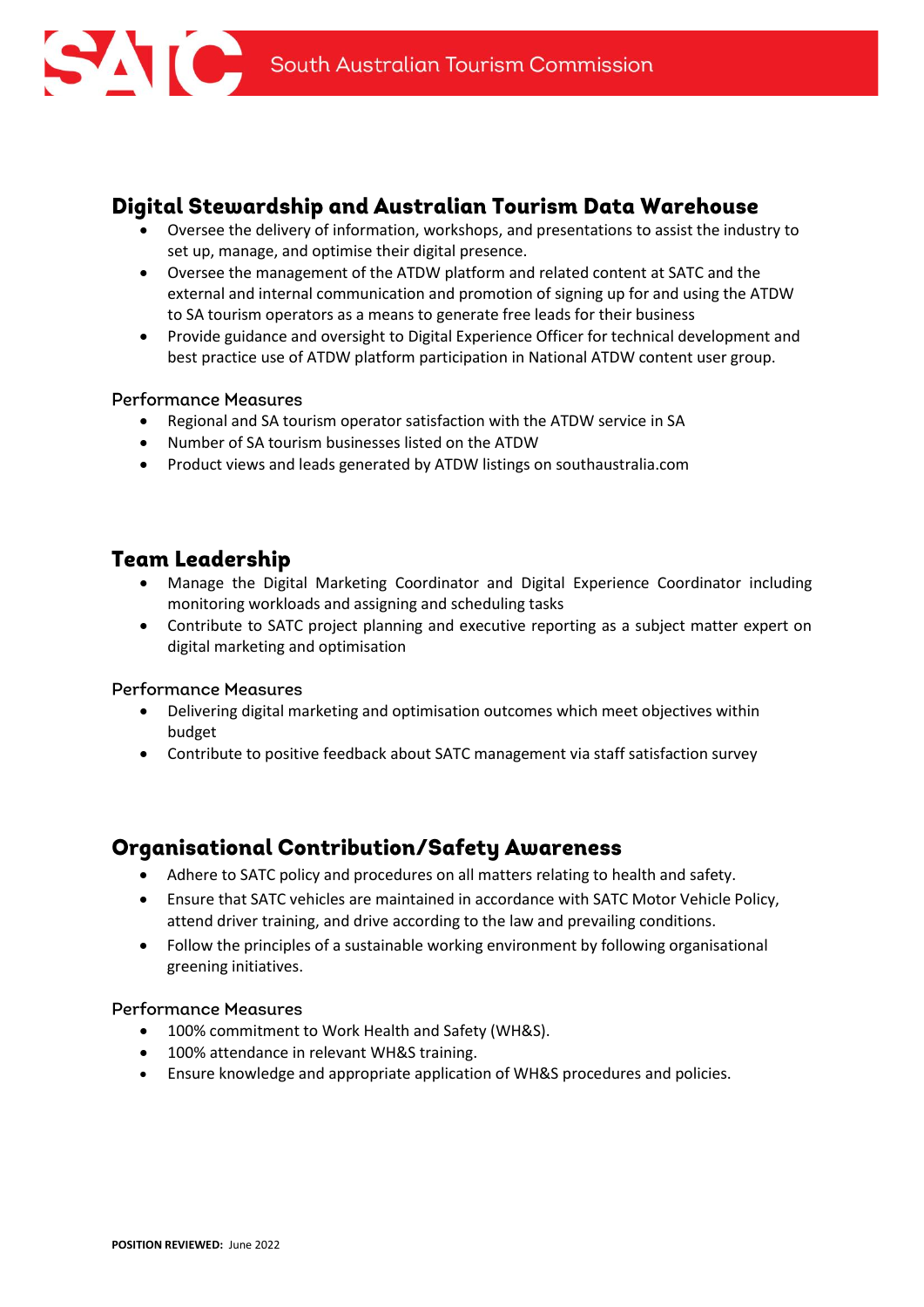

#### **Special Conditions**

- The appointment will be subject to a 6-month probation period. Continuation of the contract is conditional upon the achievement of performance objectives and the allocation of sufficient funding.
- The incumbent will be required to undertake an annual performance agreement with their direct manager, using the SATC's Performance Development process.
- Take personal responsibility for understanding and complying with the South Australian Tourism Commission policies on WHS, equal employment opportunity and public administration.
- The incumbent is responsible and accountable for keeping accurate and complete records of their business activities in accordance with the State Records Act 1997.
- It is the policy of the Commission that staff can be reassigned to other positions or roles consistent with their classification level to meet changing work demands and/or their personal development needs.
- The incumbent may be required to undertake a relevant national police check or employment screening check
- Class C Drivers Licence and willingness to drive
- Out of hours work, intrastate and interstate travel may be required.